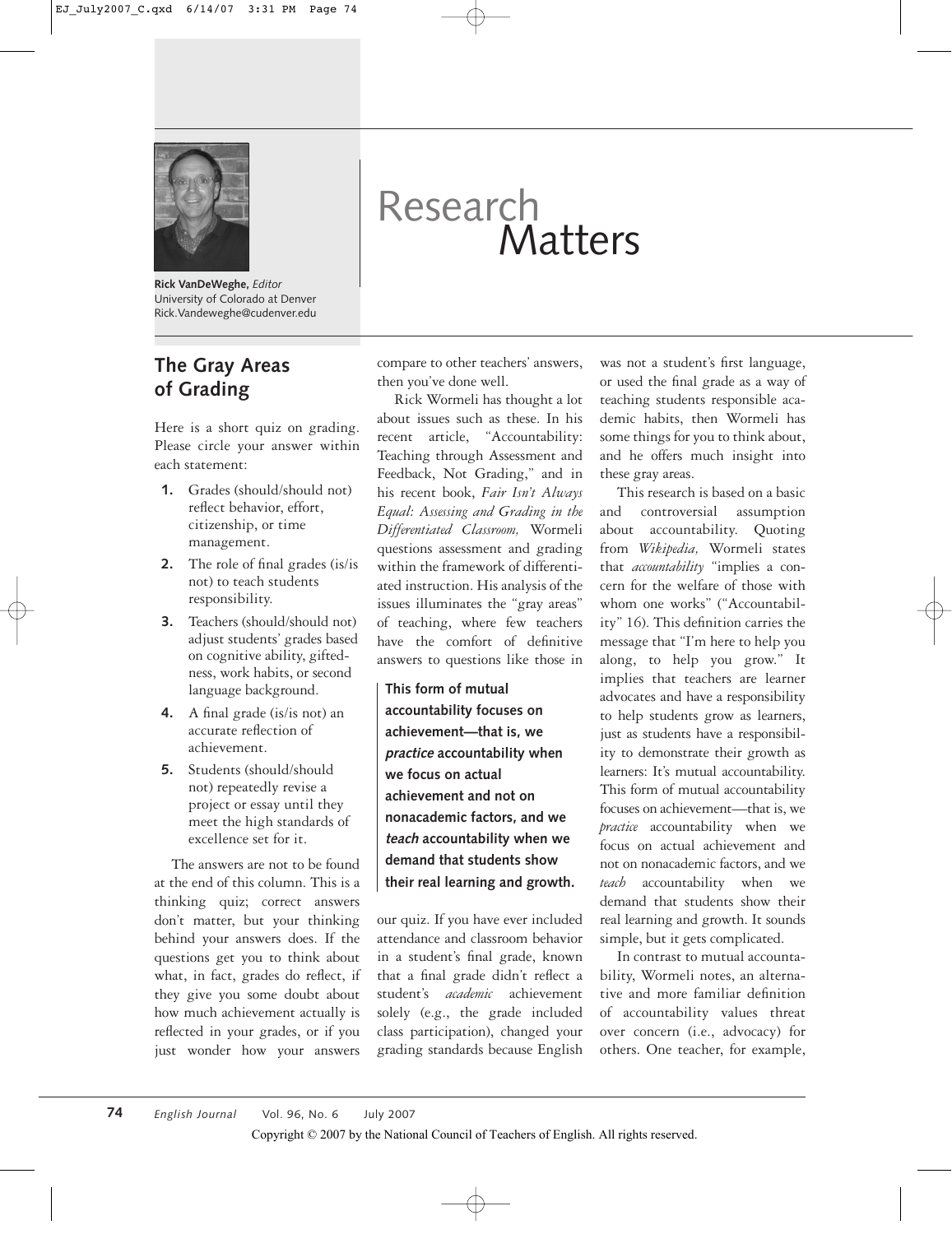"says to her misbehaving students, 'You will be held accountable for your actions,' and another says, 'You better shape up and work hard because I'll find out who studied and who didn't when I grade your tests.' This is the 'caughtya' and 'gotcha' mentality," and grading "is one of the default tools teachers use to play the 'gotcha' game." When we play the gotcha game, according to Wormeli, "There is no growth in accountability within the student that will carry over to the next situation" ("Accountability" 16). Students learn to do *whatever it takes to get the grade;* they (and teachers) jostle with one another for *extra points;* teachers award *half off for*

**"Do we really need to have multiple gradations of failure, then? Is it helpful to discern between failure, and absolute, super-loser, no-chance-ofpassing-unless-you-get-amammoth-pile-of-A's level of failure?"**

*being late,* and the like—or students just give up when there is no longer a chance to demonstrate their learning.

If all of the above sounds like an argument to cut students plenty of slack for their slovenly ways or for their busy extracurricular lives or their bizarre disinterest in our classes, it is not. It is merely a challenge to the ways we enact accountability, and it asks us to think about the complex world where academic achievement, academic habits, and personal traits and behaviors all get mixed up in grading, and all under the banner of accountability. Below are some of the representative problems

associated with this mixture that Wormeli addresses in his research.

#### **Grading Late Work**

"When students turn in work late, how we respond can mean the difference between learning and non-learning" ("Accountability" 17), writes Wormeli. In the world of differentiated learning, we must decide if the late work is incidental or habitual. If, for whatever reasons, the student was unable to meet a particular deadline, but usually does meet deadlines, then the late work is incidental, and extending the deadline not only enacts accountability but also teaches compassion. On the other hand, if late work is chronic, we might inquire why before "blindly" punishing. In Wormeli's view, the teacher

investigates and takes action. She asks the student about his time management, personal responsibilities, and home resources after school hours. She considers whether or not the developmental level of instruction or tasks is appropriate for the student. She attempts to resolve the issues and proceed with the student's learning. . . . Our goal is that he learns the material. ("Accountability" 18)

Out of fairness to other students who do meet deadlines, Wormeli identifies three choices for teachers grading late work:

- **>** Take a whole letter grade off the assignment for each day that it is late (*Fair* 148). This is the least preferred option because it sends a punitive message and, if the work is too many days late, it will make the student say, "Why bother?"
- **>** Take only a few points off for each day it's late, enough to

"deliver a clear message, but not enough to make the student want to give up learning the material" ("Accountability" 18).

**>** Record two grades—the late grade and the true grade, the former to note that it was late, the latter to indicate true achievement.

As Wormeli makes clear, too much goes under the banner of a grade that has little or nothing to do with the *achievement* that a grade is supposed to represent:

A grade is supposed to provide an accurate, undiluted indicator of a student's mastery of learning standards. That's it. It is not meant to be a part of a reward, motivation, or behavioral contract system. If the grade is distorted by weaving in a student's personal behavior, character, and work habits, it cannot be used to successfully provide feedback, document progress, or inform our instructional decisions regarding that student—the three primary reasons we grade. A student who is truly performing at the highest instructional levels with the highest marks, even though it took him longer to achieve those levels—for whatever reason—is not served by labeling him with false, lower marks and treating him as if he operates at the lower instructional levels just because it took him a little longer to get to the same standard of excellence. . . . He's achieved excellence, and his digressions should not be held against him. ("Accountability" 19)

#### **Turning Zeroes to Fifties**

"When using a 100-point scale, should a teacher round zeroes to 50's or 60's, or leave them as a zero? Which one teaches students to be responsible?" ("Accountability" 19).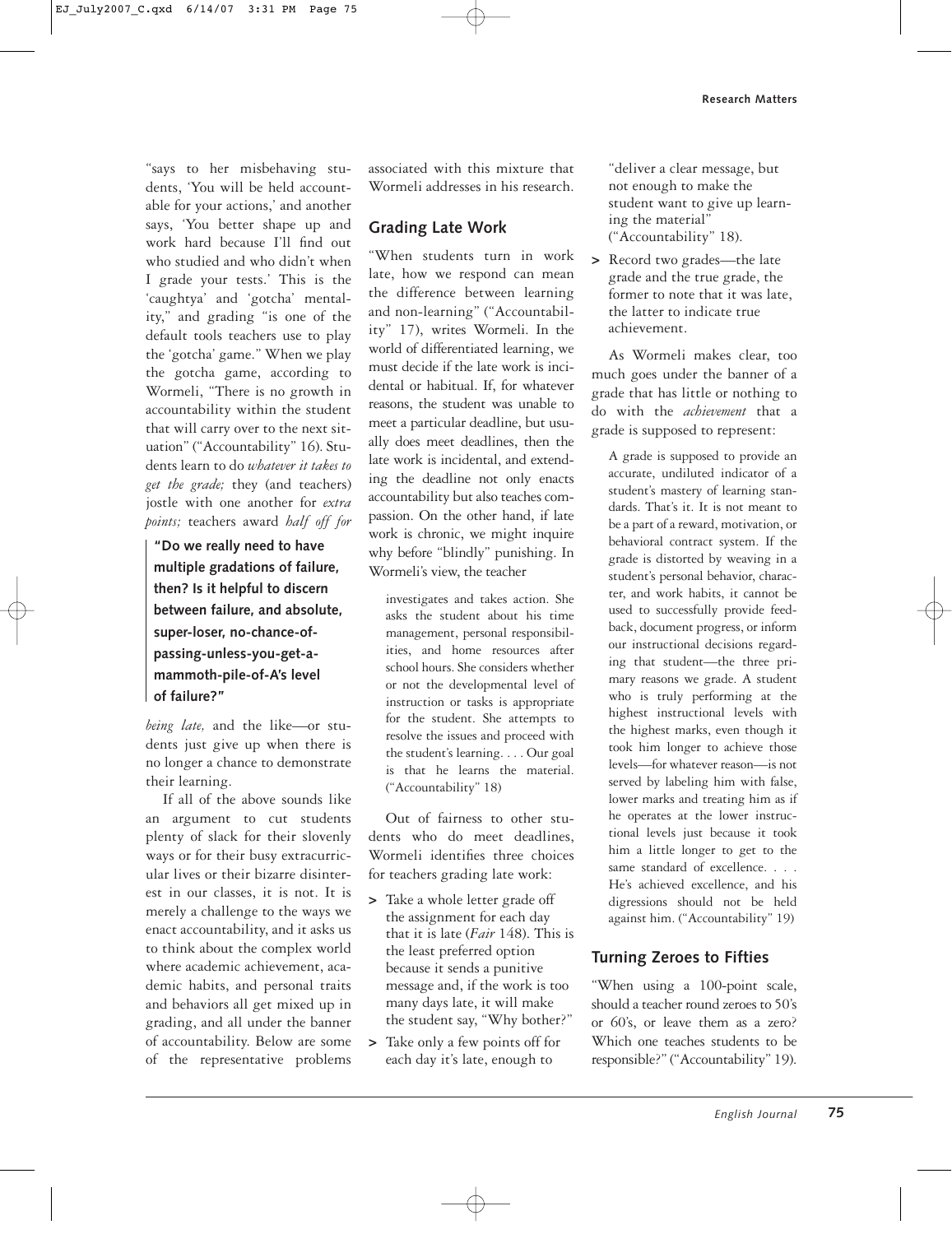On a scale of 1 to 100, anything below 60 constitutes failing, so should we award a zero for unacceptable work, which puts the grade at the absolute bottom, where the numerical distance to barely passing is so great? Or should we award, say, a 50, which gives the student hope? Wormeli writes, "An F means a student has failed to demonstrate acceptable evidence of mastery, that's all. . . . Do we really need to have multiple gradations of failure, then? Is it helpful to discern between failure, and absolute, super-loser, no-chance-of-passingunless-you-get-a-mammoth-pileof-A's level of failure? Are we trying to be punitive or instructive?" ("Accountability" 19).

Pointing out that a zero on a 100-point scale is comparable to a –6 on a 4-point scale, Wormeli takes us back to the humane definition of accountability, the one that reminds us that our role is to help, not hinder the student who "perceives that there is a ladder extended to help crawl from the hole. It doesn't matter why the student failed; effective secondary teachers provide the ladder" ("Accountability" 20). Getting a 50 or a 59 is still failing; but in terms of recovery, it's not the same as getting a zero, and we ought to be in the recovery business, Wormeli suggests.

# **Allowing Resubmissions and Retakes**

Many teachers allow students to redo work or retake tests, but they don't usually award full credit the second time around, or they average the revision with the original grade, or something else that says, *No way you are going to get off easy*

(Gotcha). They argue, *If Juan gets an A on that paper when it is due, should Jane get an A too even though she had to revise it three more times after the due date? Something's not fair if Jane gets an A!* Hmm. If Jane needs extra time for revision as well as extra coaching to demonstrate the same level of achievement as Juan, then should her grade reflect that achievement—or should it reflect achievement as well as multiple revisions and extra time to reach the expected standard of excellence? Did Jane just need something different (differentiated) to show that she can achieve at high levels—different from what others in the class needed?

Further, if we settle for what Jane has produced the first time around, then what are we teaching students about accountability? That they are not accountable for showing what they *can* do? That we are willing to settle for less than they are capable of producing? Seems to make things easier for students.

Wormeli would have us think about test retakes in the same way. That is, if students fail a test or even do poorly short of failing, are we willing to let them off the learning hook? We have to be unwilling to let them "get away with not learning. When we mandate re-takes, however, we are in students' faces, tenacious, demanding excellence. We hold them accountable. . . . [W]e ask students to go back and redo tasks until they get it right" ("Accountability" 21).

# **Grading Effort and Behavior**

Wormeli cites the instance where a student turned in no homework but earned straight A's on all the tests. Should she get an A in the class? After all, she did prove that she could reach the highest standards of excellence. She just proved that she didn't need to do the homework to ace the tests. She's different. But what's fair, you say? Wormeli would respond that homework should be practice, and if someone can demonstrate excellence without practicing, what's wrong with that? Unless the homework is used to demonstrate incremental mastery all along the way, with each formative piece adding up to a whole that equates with summative mastery, homework falls into that category of "other" when it comes to grades. Included in this category are such work habits as initiative, discussion skills, participation, and effort. The question is, How do any of these things reflect academic achievement? I'm not denying that they contribute to academic excellence, nor would Wormeli; nor is anyone saying that these personal qualities are not important or vital for academic success. But do they belong in a final grade that is supposed to represent mastery in a subject?

# **Supporting ESL and Gifted Students**

While it may seem odd to combine ESL and gifted students in a discussion of grading, it shouldn't since students in both groups are to be found somewhere on a continuum of achievement, a "journey," as Wormeli puts it (in the context of writing development, for example): "We take students from wherever they are and move them as far along their journey as